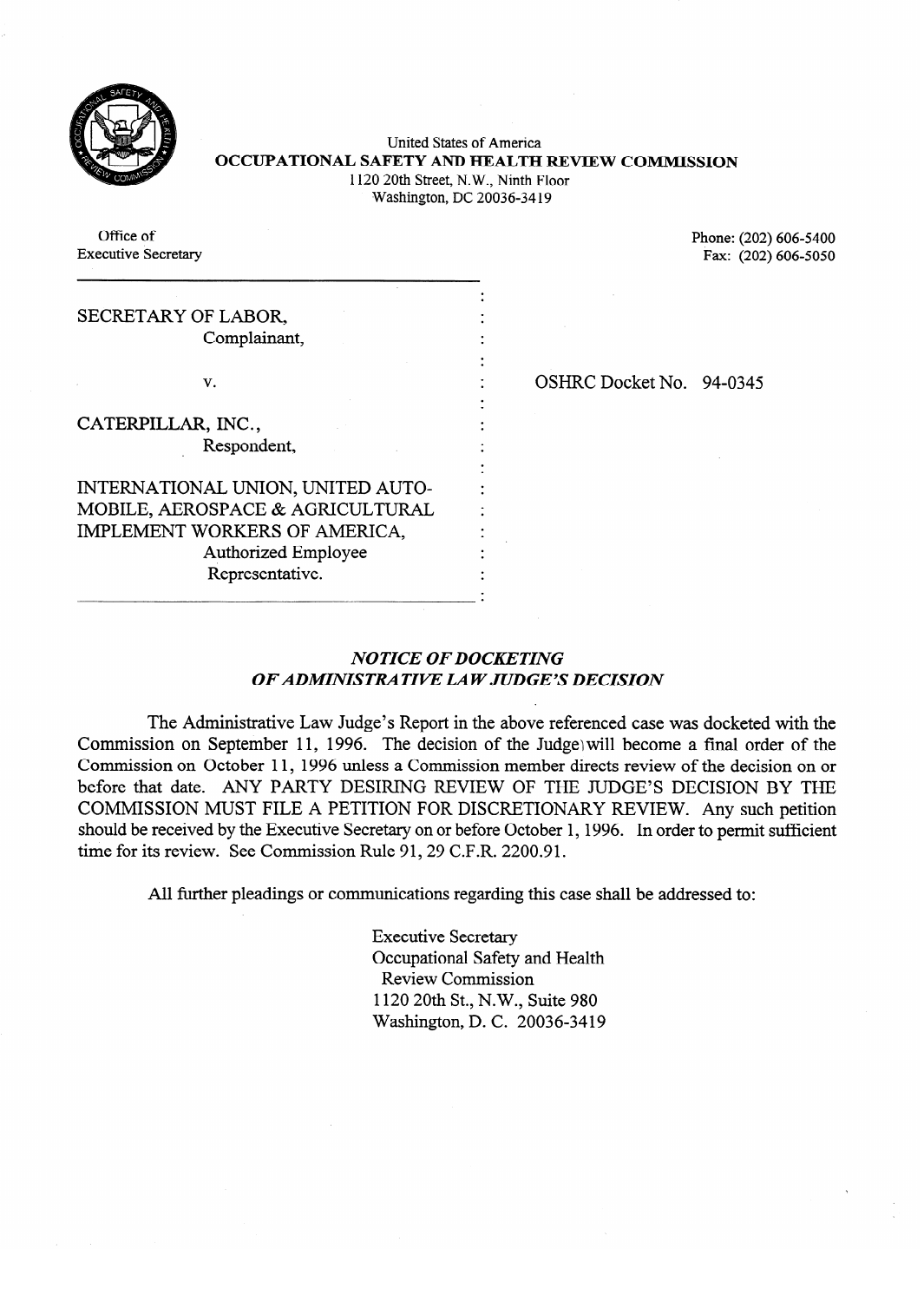Petitioning parties shall also mail a copy to:

Daniel J. Mick, Esq. Counsel for Regional Trial Litigation Office of the Solicitor, U.S. DOL<br>Room S4004 200 Constitution Avenue, N.W.  $200$  Constitution Avenue, N. W. Washington, D. C. 20210

If a Direction for Review is issued by the Commission then the Counsel for Regional Trial Litigation will represent the Department of Labor. Any party having questions about review rights may contact the represent the Department of Labor. Any party having questions about review rights may contact the Commission's Executive Secretary or call (202) 606-5400.

fay H. Darling, R ISKA<br>Ray H. Darling, Jr.<br>Executive Secretary

 $\mathbf{E}_{\mathbf{S}}$  executive Secretary Secretary

Date: September 11, 1996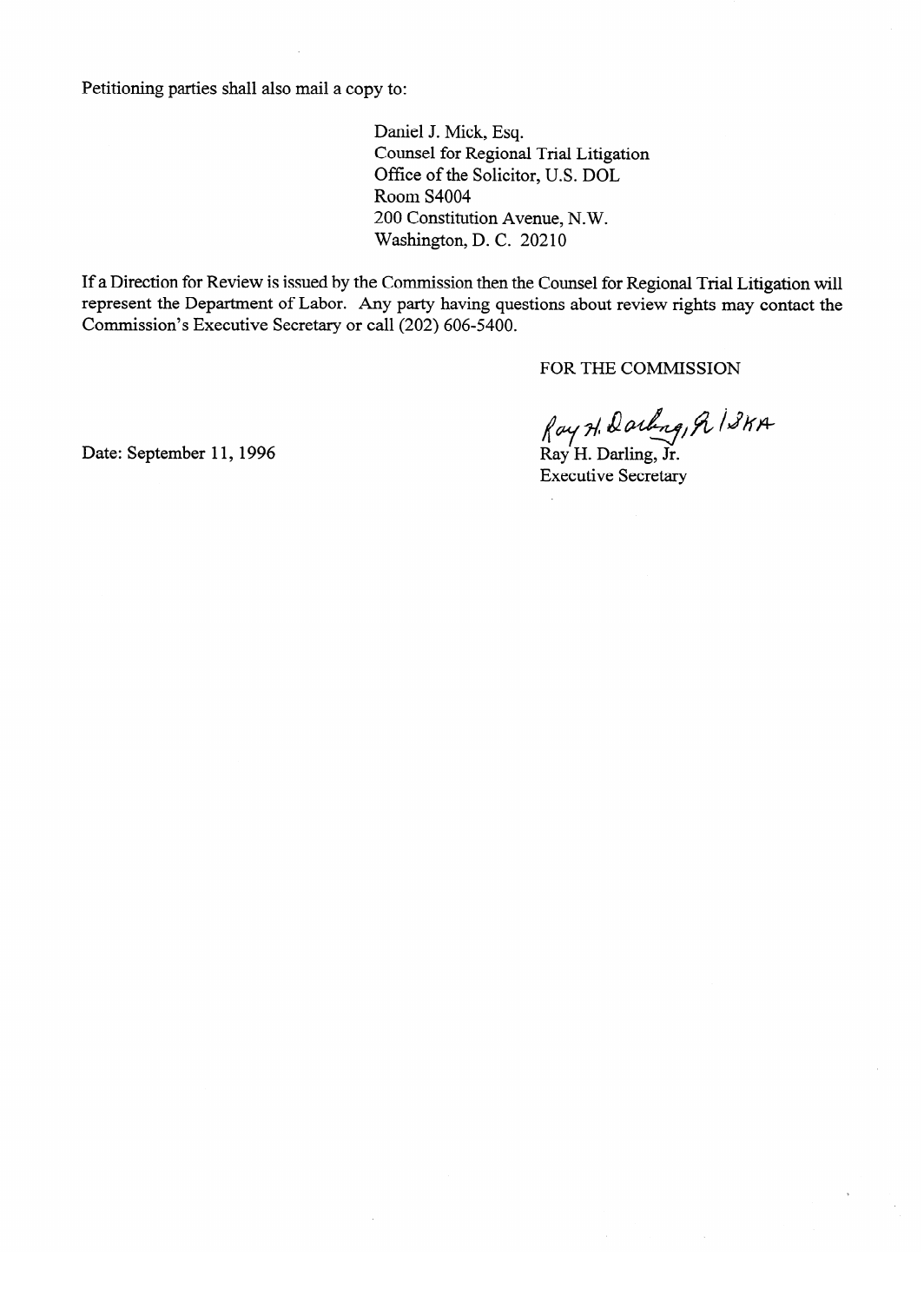# 96-0824

## NOTICE IS GIVEN TO THE FOLLOWING:

Daniel J. Mick Office of the Solicitor, U.S. DOL Room S4004 200 Constitution Ave., N.W. Washington, D.C. 20210

Robert E. Mann, Esq. Franczek Sullivan Mann Crement Hein Relias, P.C. 300 South Wacker Drive - Suite 3400 Chicago, IL 60606-6785

Jerry Schur, Esq. Lynn Miller, Esq. Katz, Friedman, Schur & Eagle 77 W. Washington Street - 20th Floor Chicago, IL 60602

James Barkley Administrative Law Judge . Occupational Safety and Health Review Commission Room 250 1244 North Speer Boulevard Denver, CO 80204-3582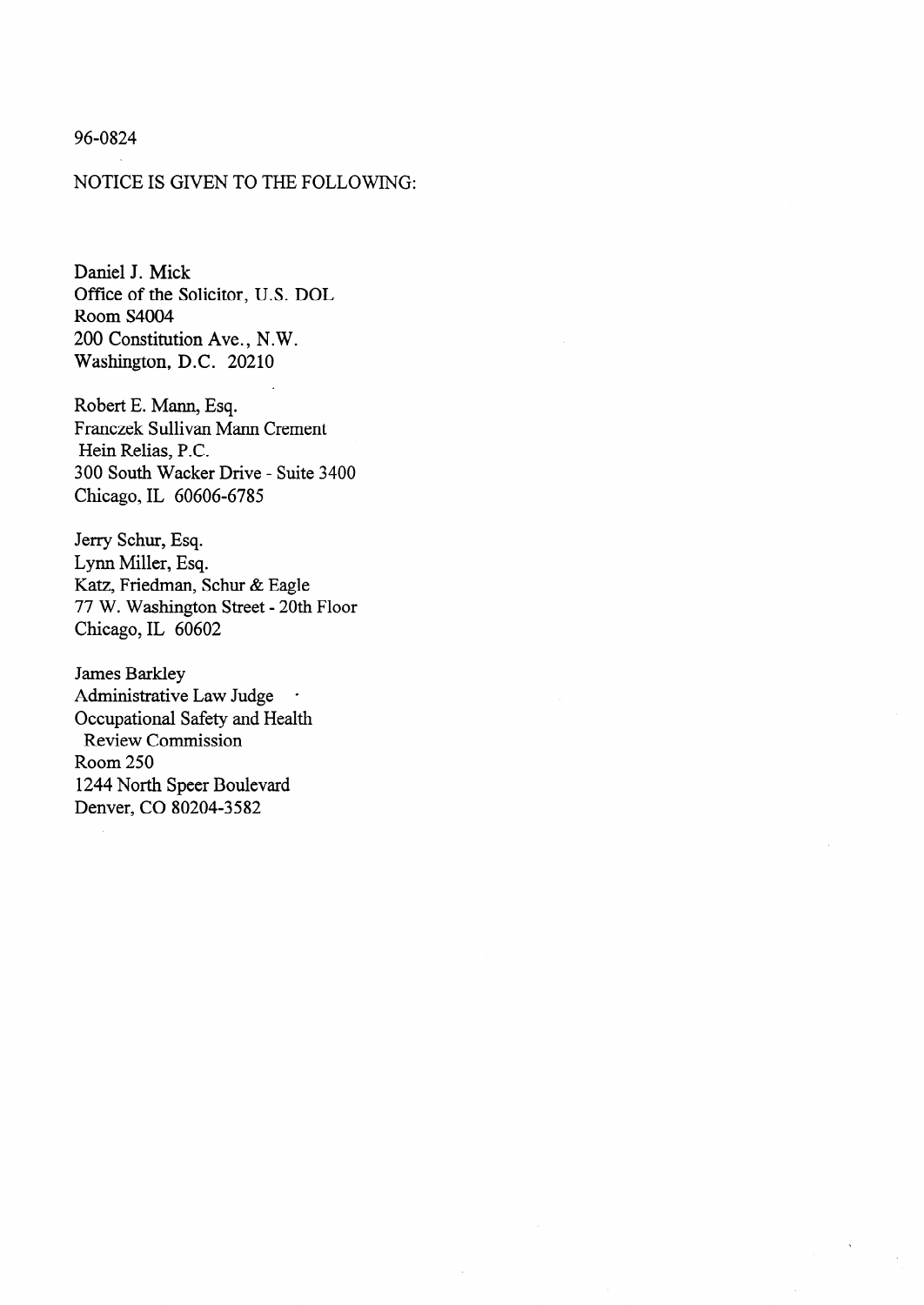

 $-$ 

#### **UNITED STATES OF AMERICA OCCUPATIONAL SAFETY AND HEALTH REVIEW COMMISSION 1244 N. Speer Boulevard**  Denver, Colorado 80204-3582 **Denver, Colorado 80204-3582**

**i 1 I** 

I

I

I

!<br>!<br>!

¦ |  $\mathbf{I}$ i

**PHONE** COM (303) 844–3405<br>FTS (303) 844–3409 FAX:<br>COM (303) 844-3759<br>FTS (303) 844-3759

SECRETARY OF LABOR,

 $\mathbf{C}$ 

OSHRC DOCKET NO. 94-0345 V. i OSHRC DOCKET NO. 94-0345

CATERPILLAR, INC.,

CATER IS A 1990 FOR THE CATER IN THE CATER IS A 1990 FOR THE CATER IN THE CATER IN THE CATER IN THE CATER IN THE

Respondent, ! INTERNATIONAL UNION, UNITED AUTO-MOBILE, AEROSPACE & AGRICULTURAL IMPLEMENT WORKERS OF AMERICA,

Authorized Employee Representative. !

APPEARANCES:

For the Complainant:

 $S_{\text{exponential}}$ Robert E. Mann, Esq., Franczek, Sullivan, Mann, Crement, Hein and Relias, P.C., Chicago, Illinois

 $R_{\rm F}$  is a manifold express of  $R_{\rm F}$  and  $R_{\rm F}$  and  $R_{\rm F}$  and  $R_{\rm F}$  and  $R_{\rm F}$  and  $R_{\rm F}$  and  $R_{\rm F}$  and  $R_{\rm F}$  and  $R_{\rm F}$  and  $R_{\rm F}$  and  $R_{\rm F}$  and  $R_{\rm F}$  and  $R_{\rm F}$  and  $R_{\rm F}$  and  $R_{\rm$ Jerome Schur, Esq., Eric Mennel, Esq., Katz, Friedman, Schur & Eagle, Chicago, Illinois

Administrative Law Judge: James H. Barkley Before:

#### AMENDED DECISION AND ORDER

This proceeding arises under the Occupational Safety and Health Act of 1970 (29 U.S.C. Section 651 *et seq.*; hereafter called the "Act").

Respondent, Caterpillar, Inc. (Caterpillar), at all times relevant to this action maintained a place of business at Route 29 North, Mossville, Illinois, where it was engaged in manufacture of heavy equipment. Respondent admits it is an employer engaged in a business affecting commerce and is subject equipment. Responses and it is an employer engaged in a business affecting commerce and in a business affecting commerce and it is subjected in a business affecting commerce and it is subjected in a business affecting comm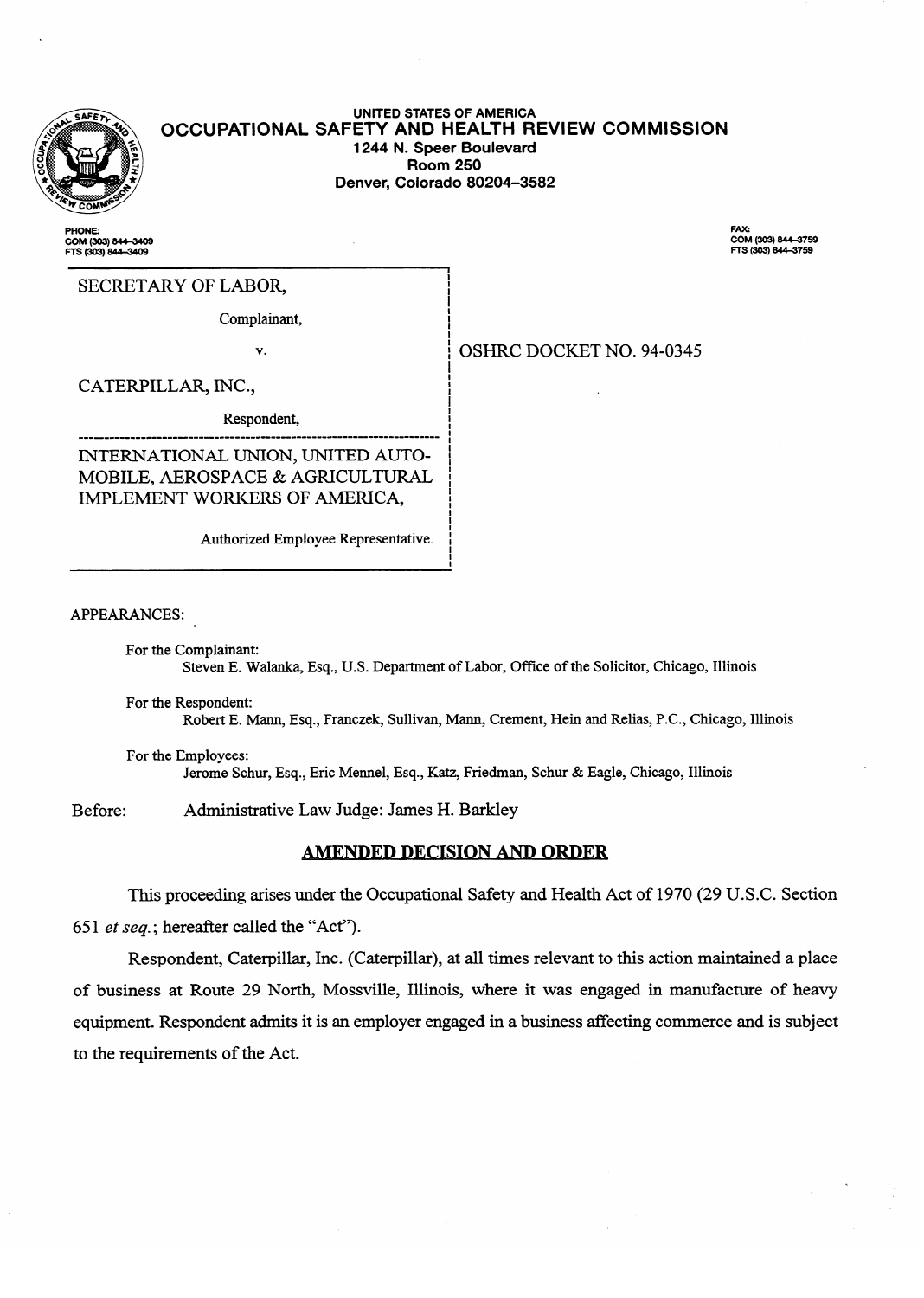On January 7, 1994 the Occupational Safety and Health Administration (OSHA) issued to Respondent citations alleging a violation of the 29 CFR 1910.20(e)(1)(i), together with proposed penalties. By filing a timely notice of contest Caterpillar brought this proceeding before the Occupational Safety and Health Review Commission (Commission).

On November 9,1994, a hearing was held in Peoria, Illinois. At the hearing Complainant moved to amend the citation to conform to the evidence; as a result, an additional violation of  $\S1910.20(e)(1)(ii)$ was added (Tr. 75-85; this judge's August 1, 1996 Order). A bench decision vacating the citation as amended was issued on the record (Tr. 94-98). On January 26, 1996, the Commission issued a Decision and Order finding that Complainant had made a *prima facie* showing of violations of  $\S1910.20(e)(1)(i)$ and (ii). The Commission remanded the case to this judge with instructions to "reopen the record to give Caterpillar the opportunity to present additional evidence solely for the purpose of rebutting the Secretary's [showing]." In lieu of a second hearing, Caterpillar requested, and was permitted the opportunity to depose and submit the deposition of Jay Alexander, the industrial hygiene supervisor for Caterpillar's Mossville facility. The parties have briefed the issues and this matter is ready for disposition.

# **Alleged Violation of 1910.20(e)(1)(i) and (ii)**

Section  $1910.20(e)(1)(i)$  provides:

Whenever an employee or designated representative requests access to a record, the employer shall assure that access is provided in a reasonable time, place, and manner. If the employer cannot reasonably provide access to the record within fifteen (15) working days, the employer shall within the fifteen **(15)** working days apprise the employee or designated representative requesting the record of the reason for the delay and the earliest date when the record can be made available.

#### Section  $1910.20(e)(1)(ii)$  provides:

*Access to records --* (1) *General . . .* (ii) The employer may require of the requester only such information as should be readily known to the requester and which may be necessary to locate or identify the records being requested (e.g. dates and locations where the employee worked during the time period in question).

# *Facts*

It is undisputed that in August 1993, medical records requested by Caterpillar employees were not provided within the required 15 days based on those employees' failure to use Caterpillar's record request form. Caterpillar's request form asked the requesting party to state the purpose of his or her request, and required the requester's signature below a non-admission clause that stated: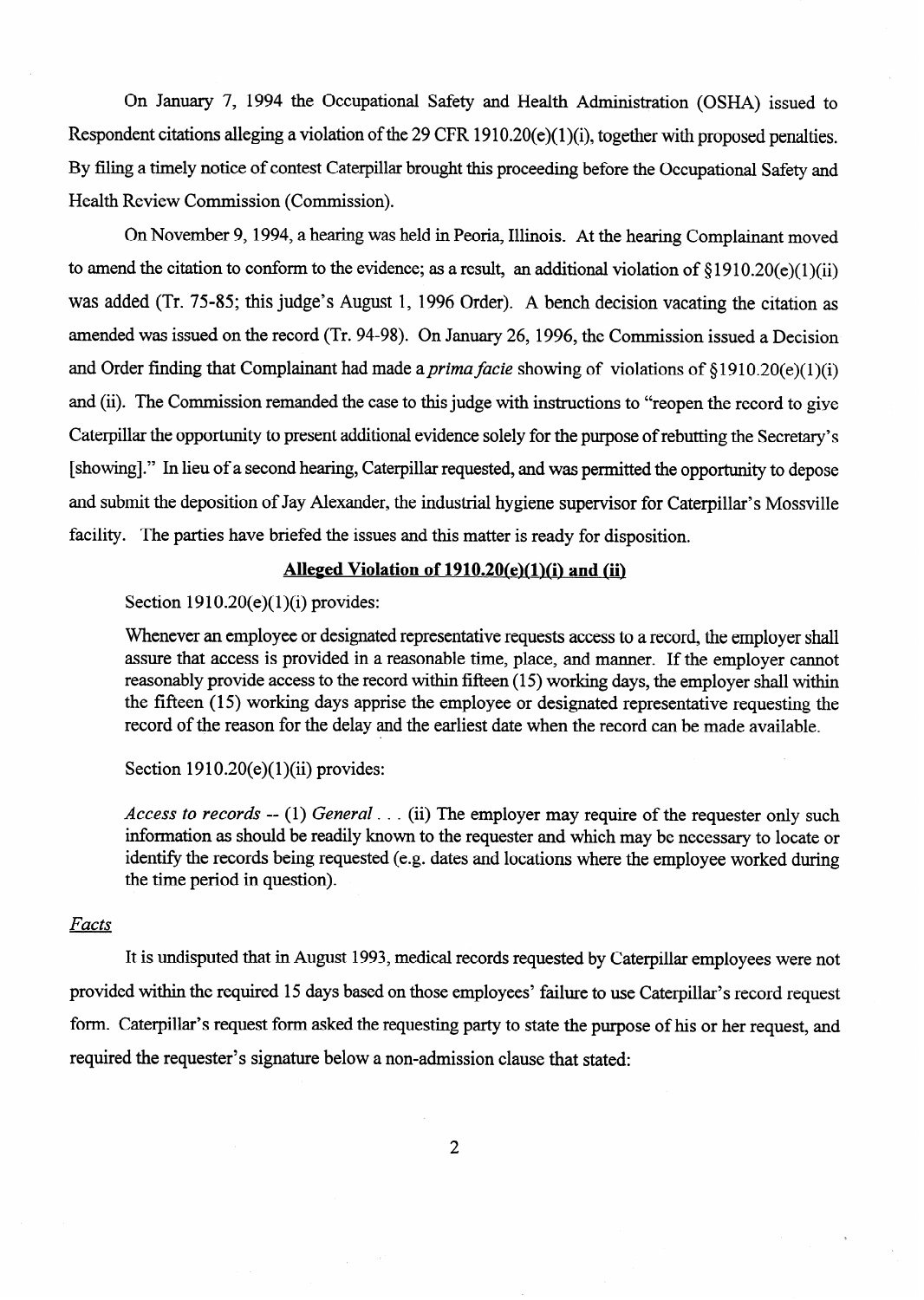I also understand that the granting of access to records is not to be construed as being an agreement, or admission, express or implied, that exposure to any toxic substance or harmful physical agent has in fact or probably occurred, or that such exposures as may have occurred were at toxic or harmful concentrations or durations. (Exh. C-2).

The Commission's remand order states that requiring the employee to state the purpose for his or her request violates §1910.20(e)(1)(ii) unless Caterpillar can show that it needed to know the purpose in order to locate or identify the records. At the November 1994 hearing, Jay Alexander stated that an employee requesting his medical or exposure records could obtain them without completing the purpose section of the request form (Tr. 10). Alexander admitted that no one told the employees that the section was optional, and that they did, in fact, fill the section out (Tr. 10-11).

Alexander stated that since 1987 all of an employee's medical and exposure records were maintained in the employee's medical folder (Tr. 36). To locate and identify the medical folder the employee's name, badge number, and social security number are required (Alexander's Deposition, p. 21). Alexander maintained that Caterpillar used the purpose section to help them identify whether medical or exposure records were being requested. According to Alexander, prior to 1987, exposure records were kept separately at its different facilities; employees who had worked at more than one facility might have exposure records in more than one location (Tr. 13-17). Alexander admitted, however, that the employee's iob assignments were on Caterpillar's data base, and that all of an employee's records could be located without a statement of purpose (Tr. 15, 17-18).

#### **Discussion**

The Commission clearly states that Caterpillar may require of its employees only information which is necessary to locate or identify requested records. The evidence establishes that Caterpillar "required" employees to provide the purpose for their requests in that Caterpillar would not provide records to employees using request forms other than those provided by Caterpillar, and did not inform requesting employees that completion of the purpose section on that form was optional. Caterpillar's form thus required information which was not necessary for locating or identifying records. Alexander admitted that an employees records could be located with only his or her name, badge and social security number. Under the cited standard, Caterpillar's may legitimately require an employee to identify whether he or she is requesting medical or exposure records; however, asking the employee's purpose in requesting his or her records may or may not elicit that information. Because the purpose section was not tailored to elicit information necessary to locate or identify the employees' records its inclusion on Caterpillar's request